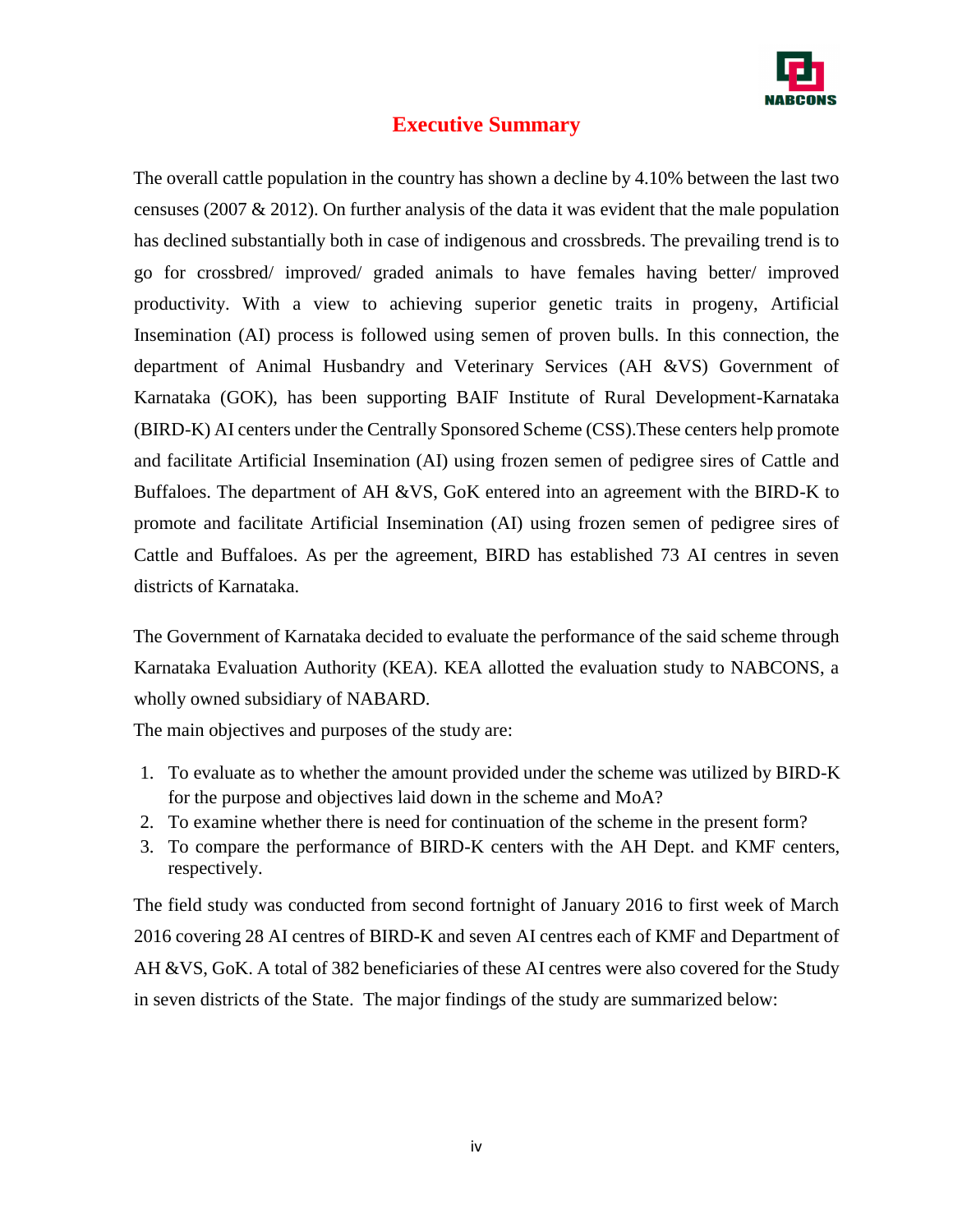

## **1. Adequacy of Infrastructure Provided by BIRD**

The staff and equipment provided by BIRD-K at each AI center are adequate. The qualification of each of the AI technician is as per the minimum prescription in this regard. They are trained intensively at their training and demonstration campus at S Lakkihalli, Tiptur taluk (Tumakuru district). The training includes both theory and practical which is followed by field level training/internship for a certain minimum period (say three months) to ensure that they have perfected the technique. After this they are deployed in the field.

## **2. Arrangements for supply of LN<sup>2</sup>**

The BIRD-K has made proper arrangement for supply of  $LN_2$  at each center through its input supply division located at Dharwad. The  $LN<sub>2</sub>$  levels in the cryocans is measured from time to time. The LN2 was topped up regularly as per the requirement.

## **3. Source of Semen**

The Semen is sourced from the Central Research Station (CRS) of BAIF at Uruli Kanchan, Maharashtra.

## **4. Semen Quality**

The quality testing and certification aspects of semen are taken care of by CRS, BAIF at Uruli Kanchan.

## **5. Adherence of Breeding Policy of Government of Karnataka**

The cattle breeds whose semen is used in AI include Holstein Friesian (HF), Jersey, Khillar, Amrit Mahal, Hallikar, Krishna Valley, Deoni, Ongle while in case of buffaloes, the semen of Surti and Murrah is used. In absence of any record of dams, it is difficult to conclusively establish as to whether the semen used was in conformity with the breeding policy. By and large the breeding policy appears to have been followed. While use of semen of indigenous cattle breeds and buffaloes can be considered as per the breeding policy, the use of exotic and crossbred semen leaves some scope for doubt about higher exotic inheritance in the progeny. However, the study team did not observe many instances where the exotic inheritance has crossed 75% blood level. There is a need to have a proper checklist for use of exotic (100% blood level) as also crossbred (62.5 and 75% blood level) semen. The semen of crossbred bulls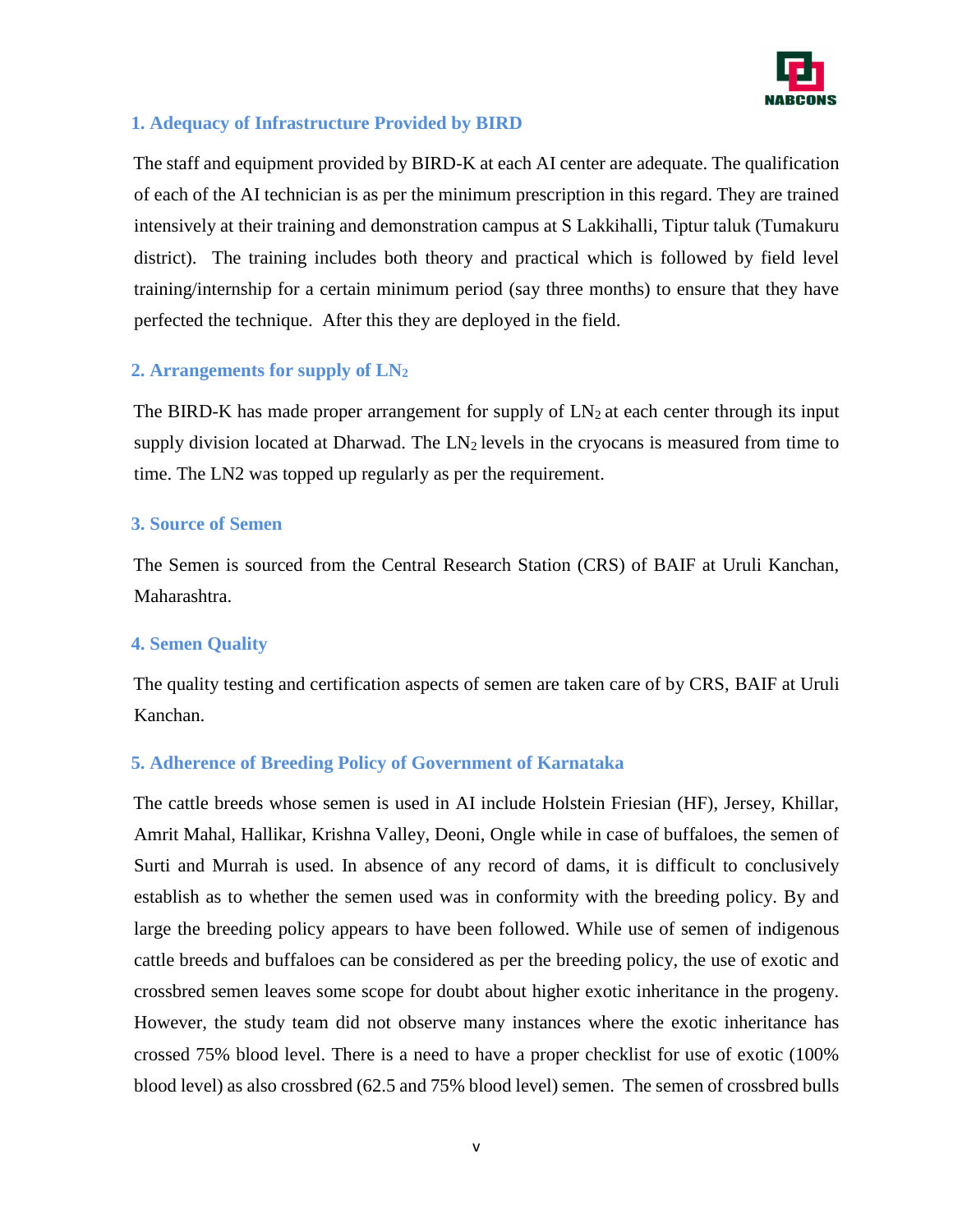

with 62.5% and 75% blood level as also semen of murrah buffalo bulls needs to be used more judiciously.

#### **6. Service charge for AI**

The BIRD-K collects the service charges @ Rs 15 per AI as per the MoU and deposits the same to the GoK at monthly intervals regularly.

## **7. The Conception rate**

The performance of BIRD-K centers in terms of conception rates may be treated as acceptable. The target for each center is fixed with reference to 2.5 AIs per conception and the average services per conception were 2.35 which are quite commendable.

## **8. Conception to Calving Ratio**

As a regular follow up, the AI technician conducts Pregnancy Diagnosis (P.D). However, at the time of the examination all the animals are not available for PD due to reasons such as the beneficiary refusing to allow the animal for examination, the animal or the beneficiary not traceable, the beneficiary discontinued participation, the beneficiary sold or transferred the animal, animal died etc. Similar is the case while undertaking calving follow-up. As such there is no cent per cent follow up of animals for pregnancy diagnosis as also calving follow up in respect of confirmed pregnancies. The conception to calving percentage ranged between 25- 90%. The average works out to 57%, which is very low. The correct picture in this regard will only emerge, if each and every conception/pregnancy is followed up and the reasons for non availability of pregnant animals for calving follow up are recorded and suitably accounted for. There is a need to streamline the reporting system so that correct picture emerges about success rates with reference to number of services per conception, calving percentage etc.

## **9. Breeding performance (Karnataka vis-à-vis other states)**

Government of India (GOI), Department of Animal Husbandry and dairying (DAH&D) and NABARD Consultancy services (Nabcons), Mumbai had organized a national seminar for implementation of National Project on Cattle and Buffalo Breeding (NPCBB). As per the key note address delivered by the Joint Secretary, DAH&D, the conception rate is more than 50% (< 2 straws per conception). Under Special Development Plan (SDP), The targets fixed for services per conception are based on 40% conception rate i.e. 2.5 services per conception. The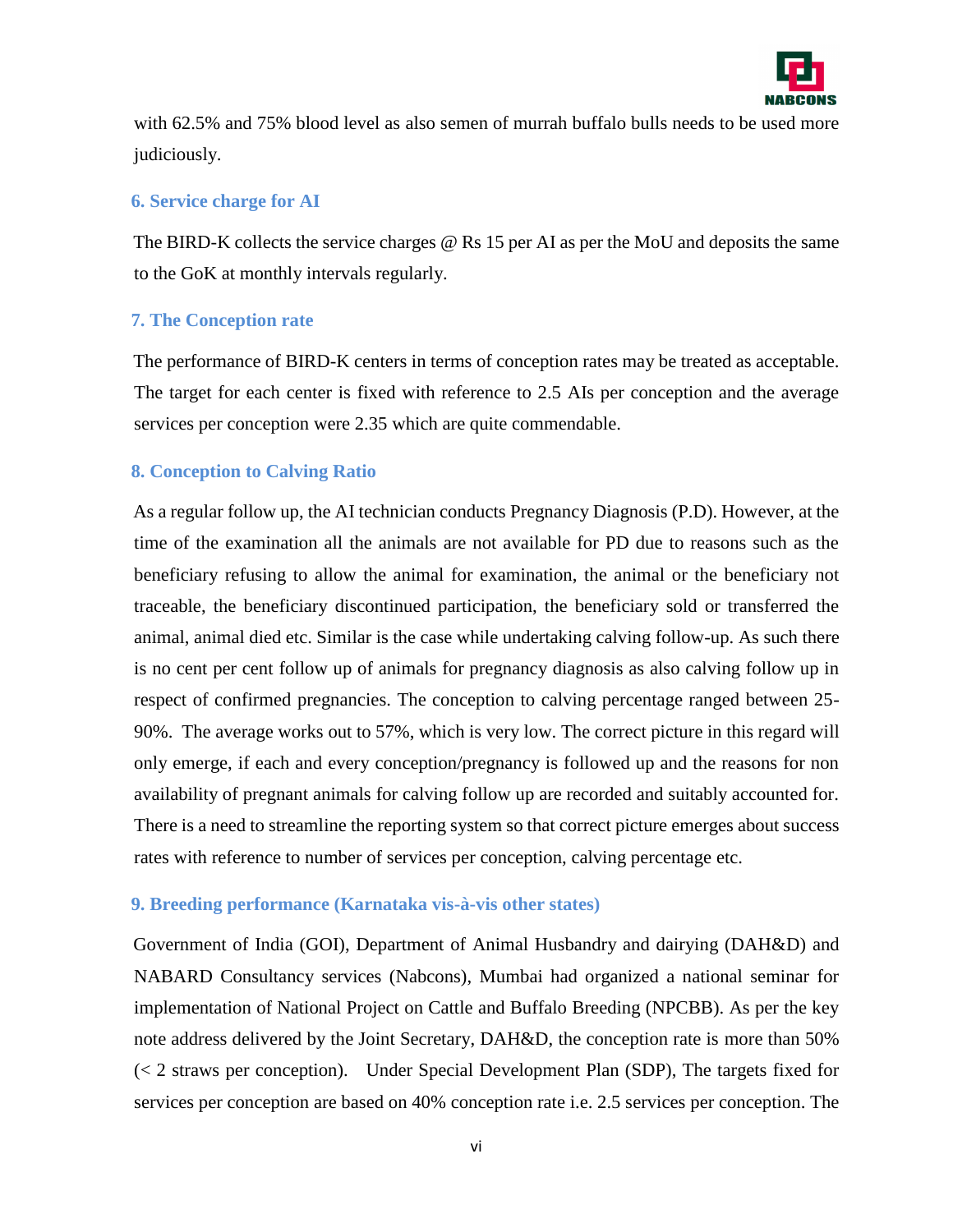

overall no. of services per conception works out to 2.35. This compares well with the standards of GoK as also other states.

## **10. Variation in Achievement from District to District**

The quantitative and qualitative performance under a breeding programme may be a result of complex factors. Certain factors may be beyond the control of the AI center. The qualitative achievement is always a better indication of performance which can be handled with improved management and care. The major factors can be categorized under three heads namely, environmental factors, absence of good recording system and timing of insemination in relation to oestrus. The performance of Raichur district was the lowest both in terms of quantity and quality. The ranking of Bagalakote was at the top in terms of quantitative performance. However, in terms of quality the Bagalkot district ranked fifth (At State Level also Bagalkote ranked Seventh in terms of AI done during the year 2014-15, but its rank with reference to number of conceptions and calvings was tenth). Similarly, Yadagiri district ranks first in terms of quality but quantitatively its rank is sixth.

### **11. Management Information System (MIS)**

The BIRD-K has been submitting the required types of reports to GOK as per the prescribed periodicity.

## **12. Monitoring Performance of BIRD-K Centers by GOK at District level**

The monitoring of the performance of BIRD-K Centers by DAH&VS was not uniform and regular at different levels in the district. The conceptions and calvings are not verified by the AD/DD at regular intervals. However, wherever such verification is done in stray cases/on random basis, the reports are sent to higher authorities for necessary action. In Raichur district no verification/follow up was done by DAH&VS during the four year period (2011-2012 to 2014-15).

#### **13. District Level Review Committee Meeting (till the end of 31.03.2015)**

As per the information provided by BIRD-K, in Kalaburgi and Yadagiri districts two meetings each were held while in the remaining districts only one meeting was held during the five year period.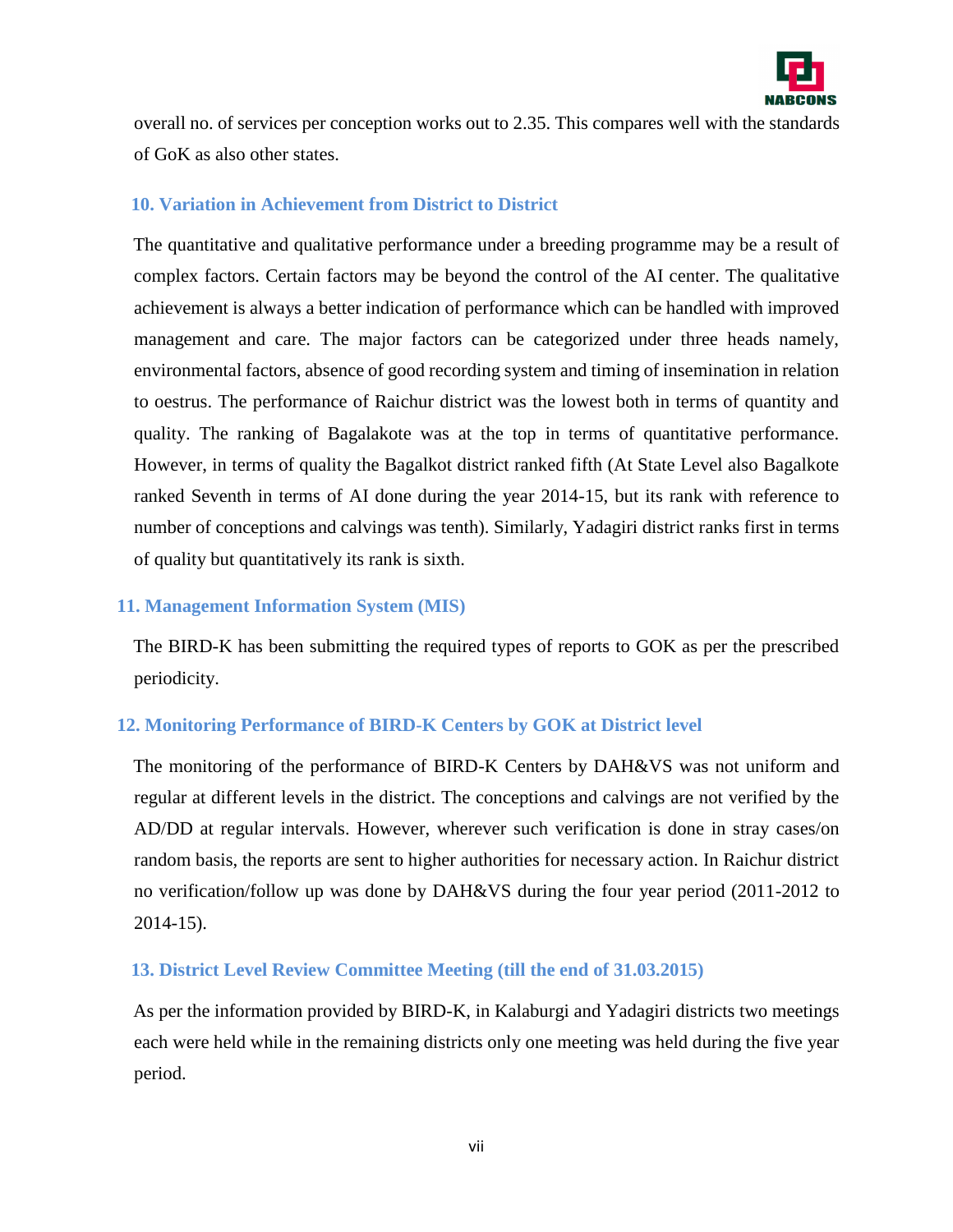

## **14. State level Review committee meeting (up to 18.09.2015)**

The state level review committee meetings were not held during the years 2010-11 and 2011- 12 as also during the year 2013-14.

## **15. Comparative performance of AI Centers (BIRD-K, KMF and DAH&VS)**

The BIRD-K centers are found to be better than the centers operated by KMF and DAH&VS. However, as regards the end result of the service, the farmers interviewed reported that the no. of services required per conception did not exceed 2 AIs per conception in most of the cases where the services were sought from all the three agencies, however the performance of KMF and DAH & VS Centers could not be precisely assessed due to non availability of data in required form.

## **16. Cost of AI services by different agencies**

The per service cost incurred by DAH&VS was Rs 32 against which an amount of Rs 15 is recovered by the department. In case of BIRD-K the cost is Rs 282 against which an amount of Rs 15 is recovered from the farmers as per the MoU. In case of KMF centers the data are not available and as such the cost could not be worked out. The costs recovered from the farmers vary widely from society to society.

## **17. Feedback from farmers about the services rendered by BIRD-K AI centers**

The farmers who utilized the services have good opinion about the timeliness and quality of services provided to them by BIRD-K under the scheme. The BIRD-K has gained respect and gratitude of beneficiaries in their respective areas of operation of their centers because of their ability to provide the service in effective and efficient manner. They have also developed a rapport among farmers and enjoy a good credibility in their respective areas of operation.

## **18. Continuation of the scheme**

The scheme should be continued and expanded with mutual consent of both the parties in North Karnataka as also in other parts of Karnataka depending upon feasibility in this regard. Along with breeding service, the centers may also be involved in first aid and other related extension activities like supply of mineral supplement, fodder mini-kits, fodder demonstration, promotional activities. The breeding service being a critical one, unless there is a plan 'B' to